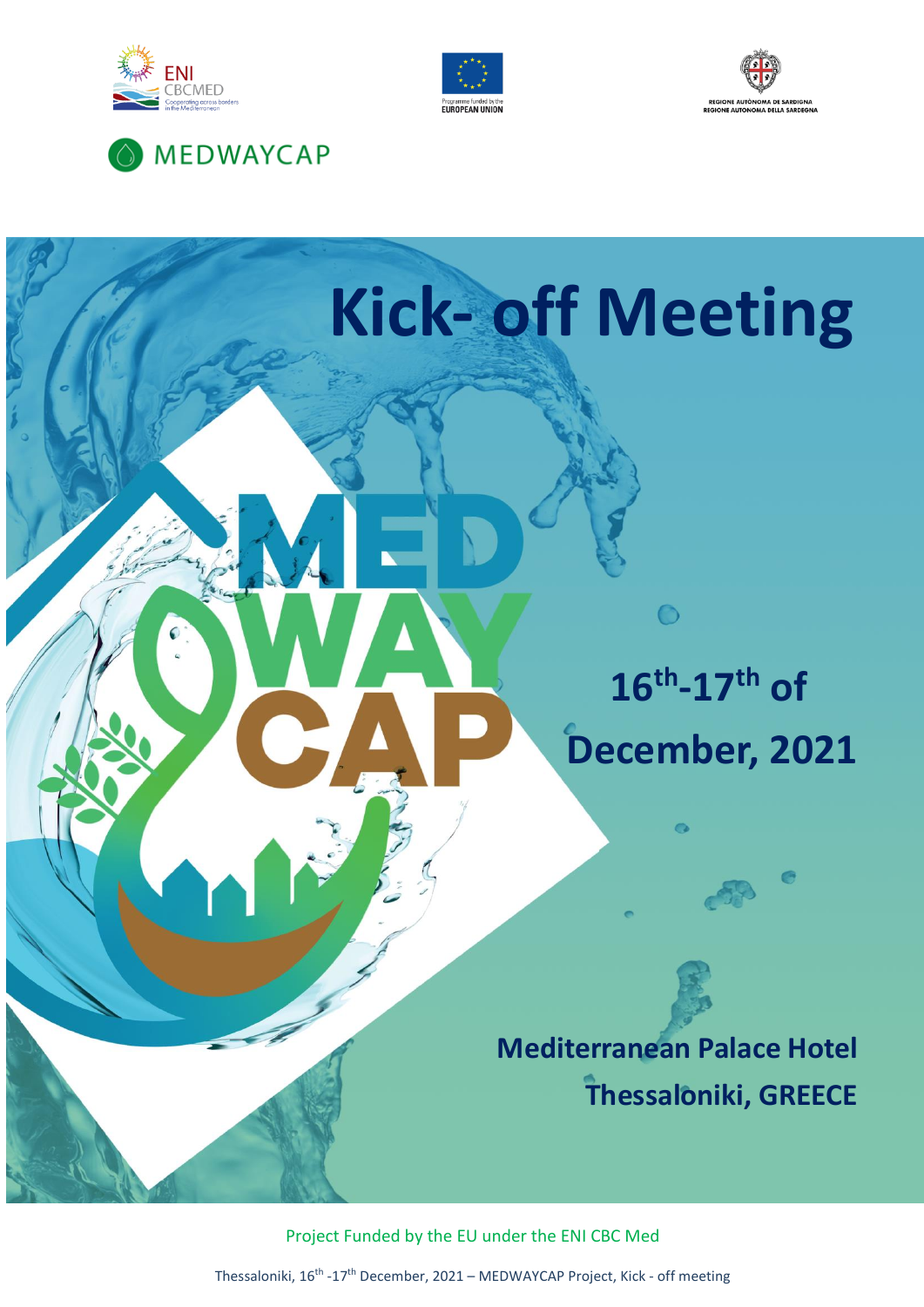







## **AGENDA**

| FIRST DAY $-16^{th}$ of December, 2021 |                                                                                                                                                                      |
|----------------------------------------|----------------------------------------------------------------------------------------------------------------------------------------------------------------------|
| $9:45 - 10:00$                         | <b>Registration</b>                                                                                                                                                  |
| $10:00 - 11:00$                        | <b>Welcome, Greetings &amp; Introduction</b>                                                                                                                         |
| 11:00 -11:30                           | <b>Project overview - CERTH</b>                                                                                                                                      |
| $11:30 - 11:45$                        | <b>Coffee break</b>                                                                                                                                                  |
| $11:45 - 13:00$                        | <b>Press Conference</b>                                                                                                                                              |
|                                        | <b>Family picture</b>                                                                                                                                                |
| $13:00 - 14:00$                        | <b>Light Lunch</b>                                                                                                                                                   |
| $14:00 - 14:15$                        | Video recording – KoM $1st$ part (interviews) and coffee break                                                                                                       |
| $14:15 - 14:30$                        | KoM 2 <sup>nd</sup> part - Introduction                                                                                                                              |
| $14:30 - 15:30$                        | 1st Round table: Technical tools (Moderator: CERTE, PP involved: CERTH - PWEG -<br><b>NRD-UNISS - NARC)</b>                                                          |
| $15:30 - 16:00$                        | World café: Coffee break and B2B talk for deepening/collect feedback on technical<br>solutions proposed during the roundtable<br><b>Video recording (interviews)</b> |
| $16:00 - 17:00$                        | 2 <sup>nd</sup> Round table: Approaches & Methodologies (Moderator: NRD/UNISS, PP<br>involved: CERTH -NRD/UNISS - SVIMED - CERTE - CIHEAM Bari)                      |
| $17:00 - 17:30$                        | World café: Coffee break and B2B talk for deepening tools/approaches proposed<br>during the roundtable                                                               |
|                                        | <b>Video recording (interviews)</b>                                                                                                                                  |
| $17:30 - 17:45$                        | <b>Conclusions</b>                                                                                                                                                   |
| $17:45 - 19:00$                        | <b>Free time activities</b>                                                                                                                                          |
| 19:00                                  | <b>Dinner</b>                                                                                                                                                        |

Project Funded by the EU under the ENI CBC Med